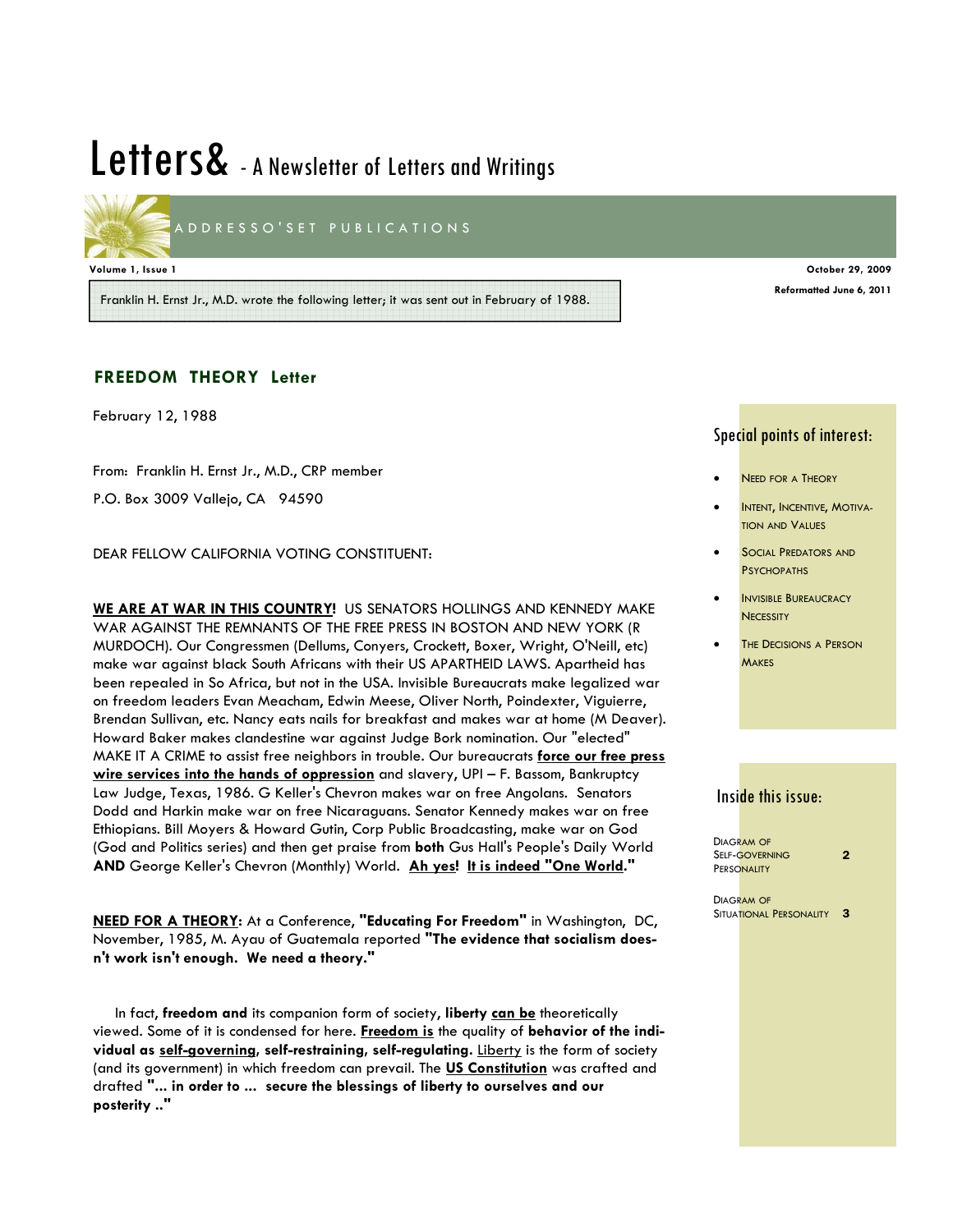**Each person is genetically endowed** at birth with the equipment to become "**a freestanding person." Freedom** for the individual comes from the maturing ability to become **a selfdisciplining person, one in charge of AND responsible for his own actions.** Freedom is in the ability to be a self-regulating, mutually-respecting unit in a society. Freedom survives when those in the society are both **SELF-GOVERNING AND MUTUALLY ACCOMODATING.** 

 In a word, **FREEDOM AND LIBERTY prevail** as a result of certain behavioral qualities reliably continuing in the individual personalities of the free. Liberty prevails when the free don't take liberties with their freedoms.

 **Freedom is in the** state of **mind** AND **in the** set of **behaviors of the person.** Behavior is accountable. Thus, it becomes useful to understand the behavior of the individual. From this, we also gain a picture of the **defects in the personalities of the oppressors** around us, in our ranks and in our families.

#### **BEHAVIOR THEORY:**

- 1. Each person lives through one **childhood** and carries those **memories AND ways of behaving** with himself through his life. This is called the **Child** part of the person.
- 2. Each has the **ability to reason.** This is called the **Adult**.
- 3. Each person has had someone in the position of being a **parent, a guiding & protecting person**, to him during childhood. There is a picture of **this person(s) and his ways of behaving** that you take into yourself. This is called the **Parent**. (E Berne)

#### This Is **The Diagram of THE SELF-GOVERNING PERSONAL**

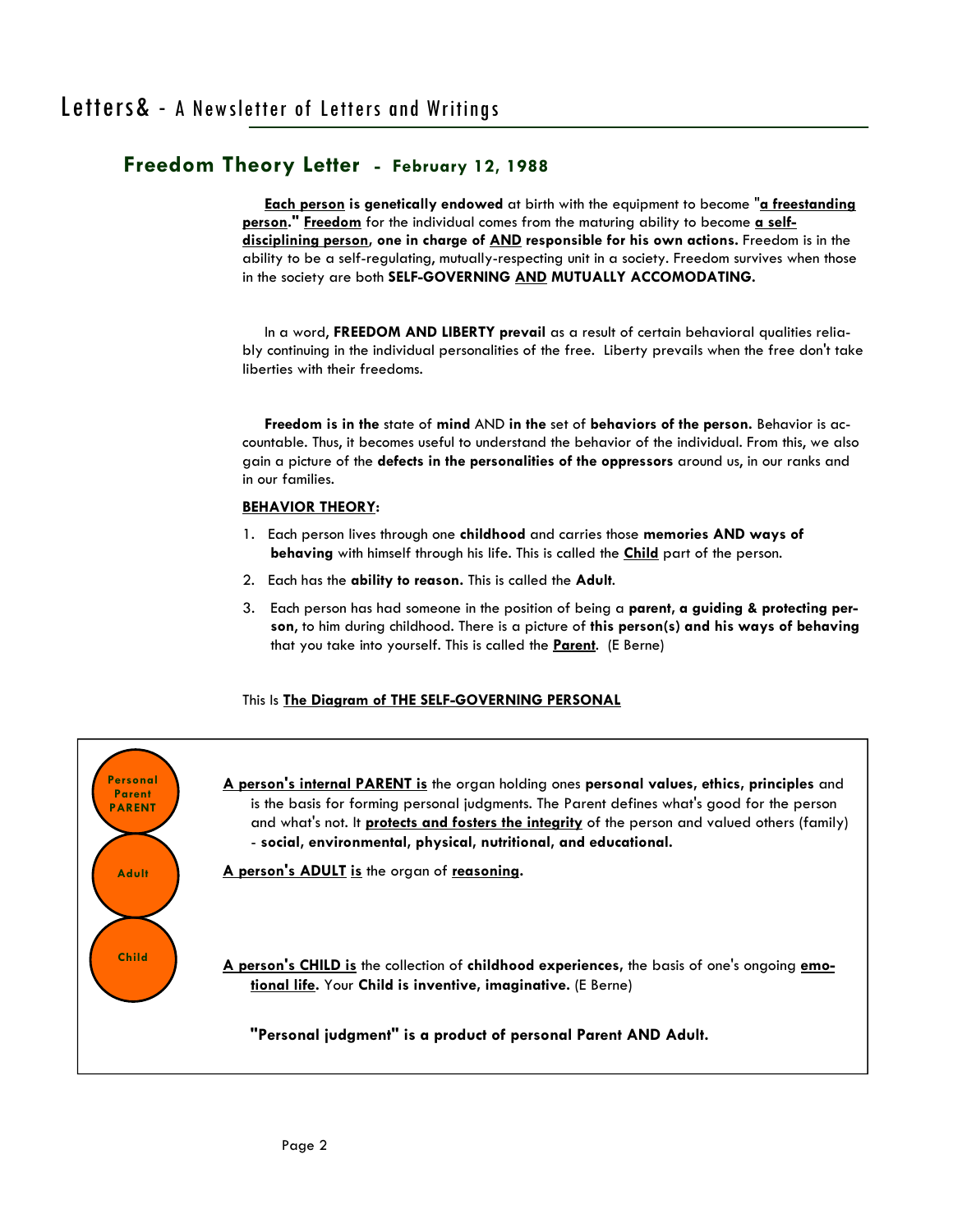The **SELF-GOVERNING PERSON uses his own personal Parent** as the basis for his personal values, personal ethics, personal standards, personal principles.

 In countless cities, both in the USA and in Nicaragua, the streets have been taken over by "the drugs and the thugs." In a few communities, those who are free have taken matters into their own hands and banded together to form "Neighborhood Watches." In Guatemala and in Vallejo these have been able to bring some of the local social predatory activity under a better state of control. The way to stay free is as a self-regulating person. Using common sense and decent judgment, take care of yourself and as many matters of personal (family) concern as you can. Find like-minded people to band with and mutually accommodate yourselves to each other. Remember too, that now, whenever you group with other freedom oriented people, whenever you are in a group larger than 2 you can almost **count on the fact** that at least **one of those with you will be a Judas**, a member of one the Invisible Bureaucracies.

 This brings up THE NEXT POINT OF THEORY: One of the most characteristic elements of the human is the ability, the natural desire to organize information into some sort of useable design for better understanding of his surroundings. The organized social predators in our society would have us, the free, be ashamed of our God given ability to intuitively sort between the good guys and those whose intentions are less than honorable.

#### **THE SITUATIONAL PERSONALITY**

 **A Liberal** advocates **coercive "compassion" and dependency incentives.** Group consensus, social empowerment (of the few), decision by committee and projected (often racketeering) distrust of individual ability and intention are hallmarks of the Liberal. **The Liberals are guided** by **situationally oriented** (short term) values and ethics. **LIBERALS ARE ROUTINELY** led by those with a **"Situational Personality."** These **leaders** are the experts with **Deception And Intimidation.**

**DEPENDENCY INCENTIVES.** GROUP CONSENSUS, SOCIAL EMPOWERMENT (OF THE FEW), DECISION BY COMMITTEE AND PROJECTED (OFTEN RACKETEERING) DISTRUST OF INDIVIDUAL ABILITY AND INTENTION ARE HALLMARKS OF THE LIBERAL. **THE LIBERALS ARE GUIDED** BY **SITUATIONALLY ORIENTED** (SHORT TERM) VALUES AND ETHICS. **LIBERALS ARE ROUTINELY LED BY** THOSE WITH A **"SITUATIONAL PERSONALITY."** THESE **LEADERS** ARE THE EXPERTS WITH **DECEPTION AND INTIMIDATION.**



In the case of the **"Situational Personality"** the **personal PARENT has been replaced** by the **"Situational-Committee" PARENT** and its **"Situational" ethics, values & instructions.** 

- 1. Most recent instructions & "peer review."
- 2. Next most recent.
- 3. Third most.

 In the background, extensive "committee work" has gone into preparation of the unit, **deactivating personal value** after personal value and a regular testing program to make sure those personality elements are not coming back to life.

#### **Diagnostic of the Situational Personality: NO PERSONAL PARENT.**

#### **A LIBERAL** ADVOCATES

**COERCIVE "COMPASSION" AND**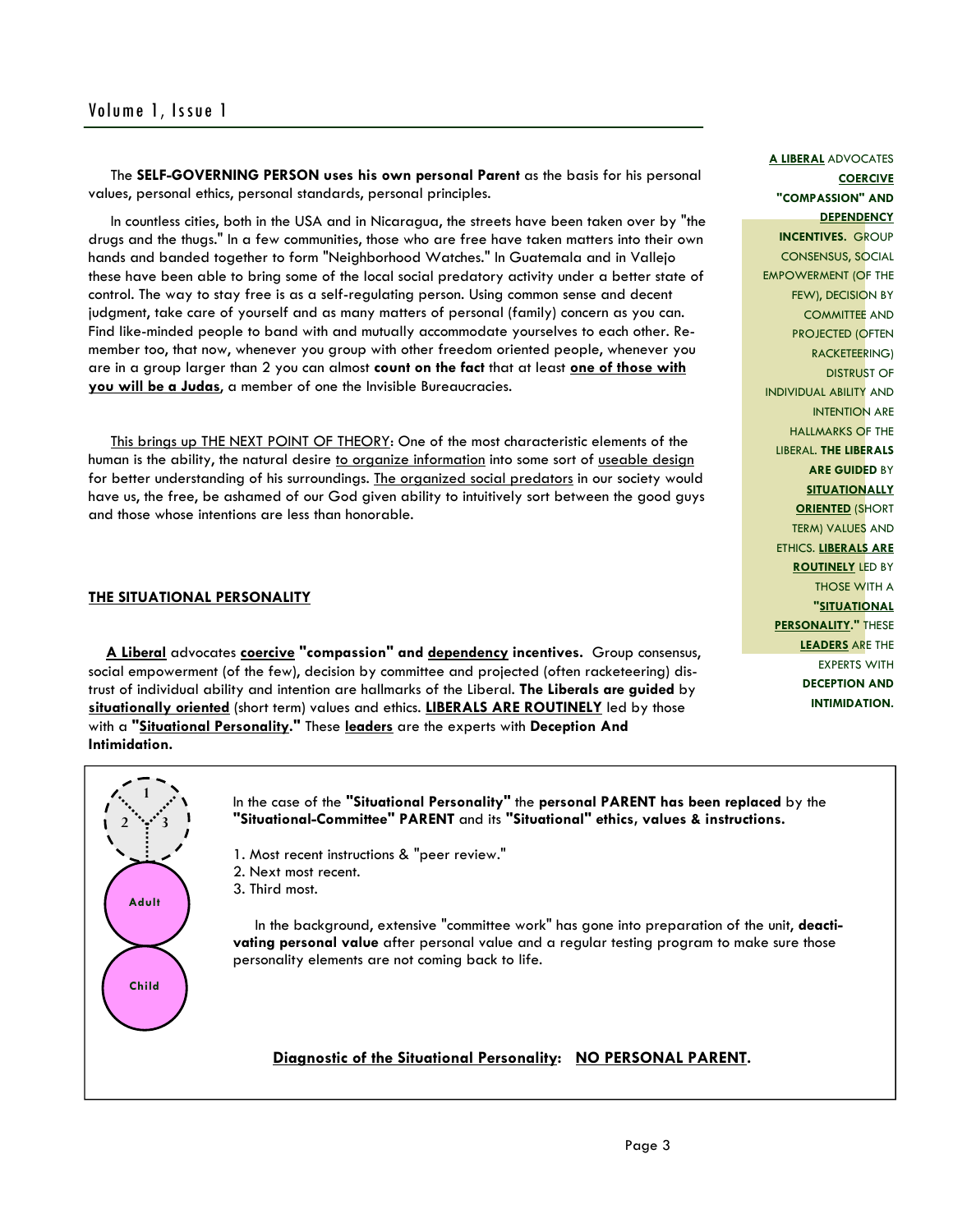The self-managing person enjoys the pleasures of "Being his own boss." The "SITUATIONALS" have developed terms of ridicule and derision for those with personal value AND pleasure in doing a good job in their (your) own work: eg workaholic, compulsive.

 The **personal values, ethics and judgments** of individuals could be, and **are a problem to an "Invisible Bureaucracy"** intent on using its members to further its goal of **"One World" under the Bureaucracy's control.** The only **problem** with having **"World Peace Under A One World Government"** is **the individuals.**

 The negatively oriented, those with **the socially predatory networks** have devised a number of effective tactics to discourage talk about social "conspiracy" networks. As a first line of their defense against discussions like this, they rely on jeering, sneering, leering, belittling, **ridiculing OR** getting others to **ignore** the person talking about these networks (see the diagram at the end of this letter). I recall the initial generous enthusiasm from a fellow Solano County Republican when he first read **"Cranston: A Communist in the US Senate?"** A patriot and an advocate of freedom he is. Some of his "influential" acquaintances whom I also know have clear stigmata of membership in our local **"parallel study group"** out of the (Council On Foreign Relations affiliated) **"San Francisco Committee on Foreign Relations."** When next seen he was ashamed, avoidant of his enthusiasm AND the subject. Does he think for himself? I am sure he does. But for him, fear of being shamed, ridiculed, has a controlling effect on **how he thinks** for himself. I do not know if that material jeopardized his possibly **"peer reviewed" marriage.** 

 For most of us, **being shamed and ridiculed (by peers)** can have a very **controlling effect**. As one part of thinking for ourselves, it is a good idea to **keep track,** with our Adult, **of those who jeer** us AND what they jeer AND what **their** possible **reasons** may be for trying to control our behavior with these tactics.

 It is vanity for anyone to believe he is solely and completely independently in charge of his own thinking. Being thoughtful of the other person involves letting him influence your behavior and therefore, some of your thinking.

 At times it gets to be a **fine line between accomodating** the other person **or compromising yourself**, your own beliefs, values and/or thinking. Too often, too many get caught in a squeeze with the admonition that you should "Give a person the benefit of the doubt (for his repeated anti-freedom activity)." This suggests **you should** not **trust your own ability to read character** in others.

THE PERSONAL VALUES, ETHICS AND JUDGMENTS OF INDIVIDUALS COULD BE, AND ARE A PROBLEM TO AN "INVISIBLE BUREAUCRACY" INTENT ON USING ITS MEMBERS TO FURTHER ITS GOAL OF "ONE WORLD" UNDER THE BUREAUCRACY'S CONTROL.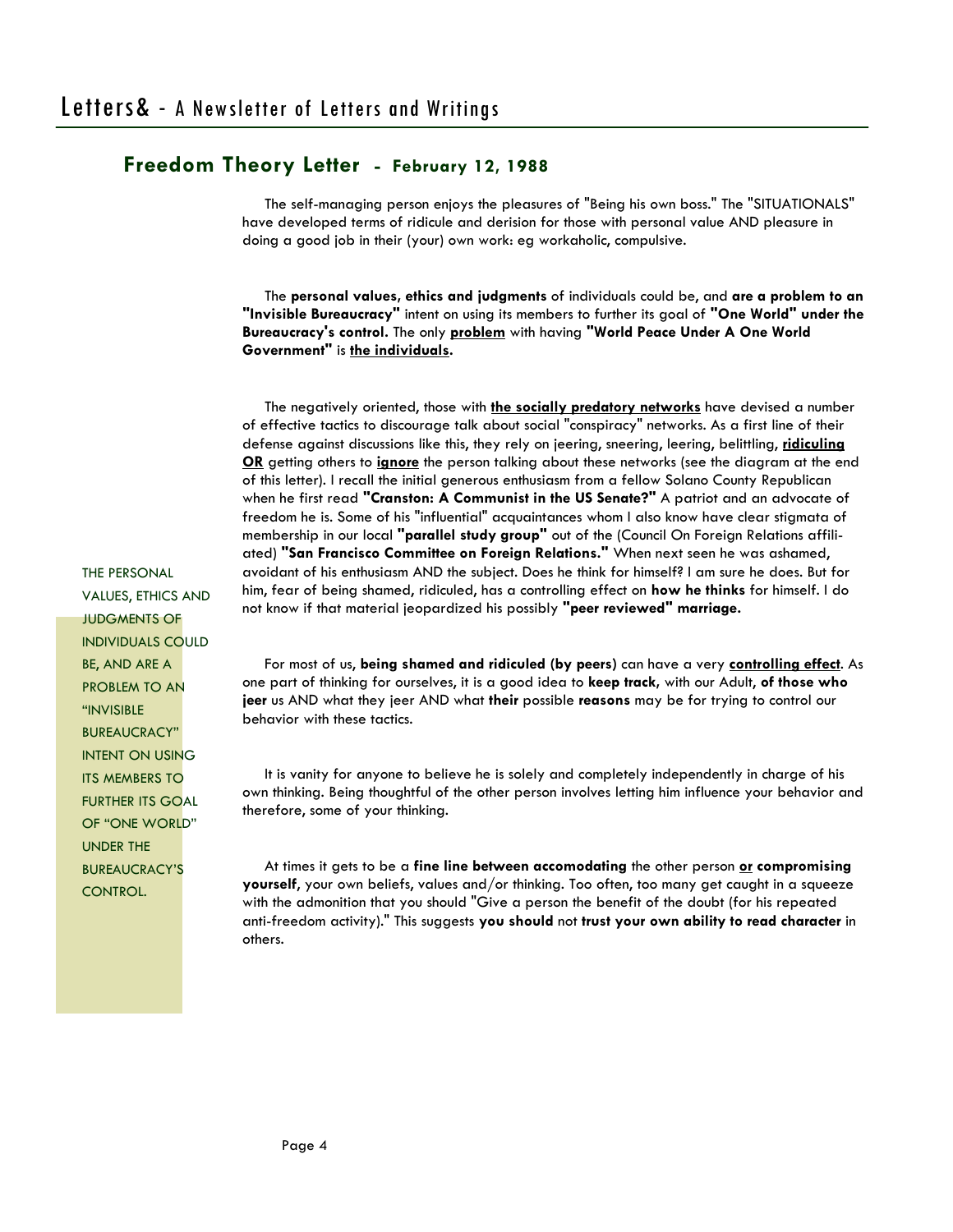#### **INTENT, INCENTIVE, MOTIVATION AND VALUES**

 Intent, incentive, motivation and values of the situationaly governed personality differ from those of the self-governed. The "intent" of a person in an action is controlled by a combination of "situational" incentives (eg candy offered for "free" by a "stranger", "peer pressure") **AND BY** the internally residing **personal** teachings, **personal values**, judgments & **personal ethics.** 

 **"Situational ethics"** and **"situational values"** are the opposite of personal ethics and values. With situational values, you cite someone else as the plausible authority. **Situational values** are the essence of disinformation AND **RATIONALIZATION**, a psychiatric defense mechanism. These have more to do with sounding plausible.

 **Disinformation:** Twisting facts to distort reality. Regardless of the charming articulateness (con) of the disinformer, I don't know anyone whose mental health is improved by distorting reality.

#### **SOCIAL PREDATORS AND PSYCHOPATHS**

We need **a generic term** for that breed of personality who, when he has Soviet affiliations, is called a "Communist." (The only real "Communists" are those who call themselves that.) There already is a generic term, perhaps not widely used, but amply descriptive. It comes from **Gorbachev's statement** to Zia ul-Haq about furnishing refuge and sanctuary to the fleeing Afghans:

 **"I take a most negative view of that."**

 From this, **the idiom,** colloquialism, **"negite"**, as a generic term is derived. Whether the altered personality unit is a member of the Communist Evil Empire, the mainland China homologue, the USA homologue of the "Council on Foreign Relations" or another, THE **NEGITE personality** units, recruited and now **staffing these "(invisible) bureaucracies"** ALL have **certain characteristic alterations** in their **personality**.

 Just like "honest" criminals, so too, **negites are psychopaths, social predators, no conscience.** The "honest" criminal is driven by internally originating, **rebel Child impulses**. **The negite** is **externally controlled.** The predatory acts of the negite units are carried out under orders from others. The **negite's predatory activity** is performed by his **compliant adapted Child.** 

# **"SITUATIONAL ETHICS"** AND

**"SITUATIONAL VALUES"** ARE THE

OPPOSITE OF PERSONAL ETHICS AND VALUES. WITH SITUATIONAL VALUES, YOU CITE SOMEONE ELSE AS THE PLAUSIBLE AUTHORITY. **SITUATIONAL VALUES** ARE THE ESSENCE OF DISINFORMATION AND **RATIONALIZATION**, A PSYCHIATRIC DEFENSE

MECHANISM. THESE HAVE MORE TO DO WITH SOUNDING PLAUSIBLE.

#### **DISINFORMATION:**

TWISTING FACTS TO DISTORT REALITY. REGARDLESS OF THE **CHARMING** ARTICULATENESS (CON) OF THE DISINFORMER, I DON'T KNOW ANYONE WHOSE MENTAL HEALTH IS IMPROVED BY DISTORTING REALITY.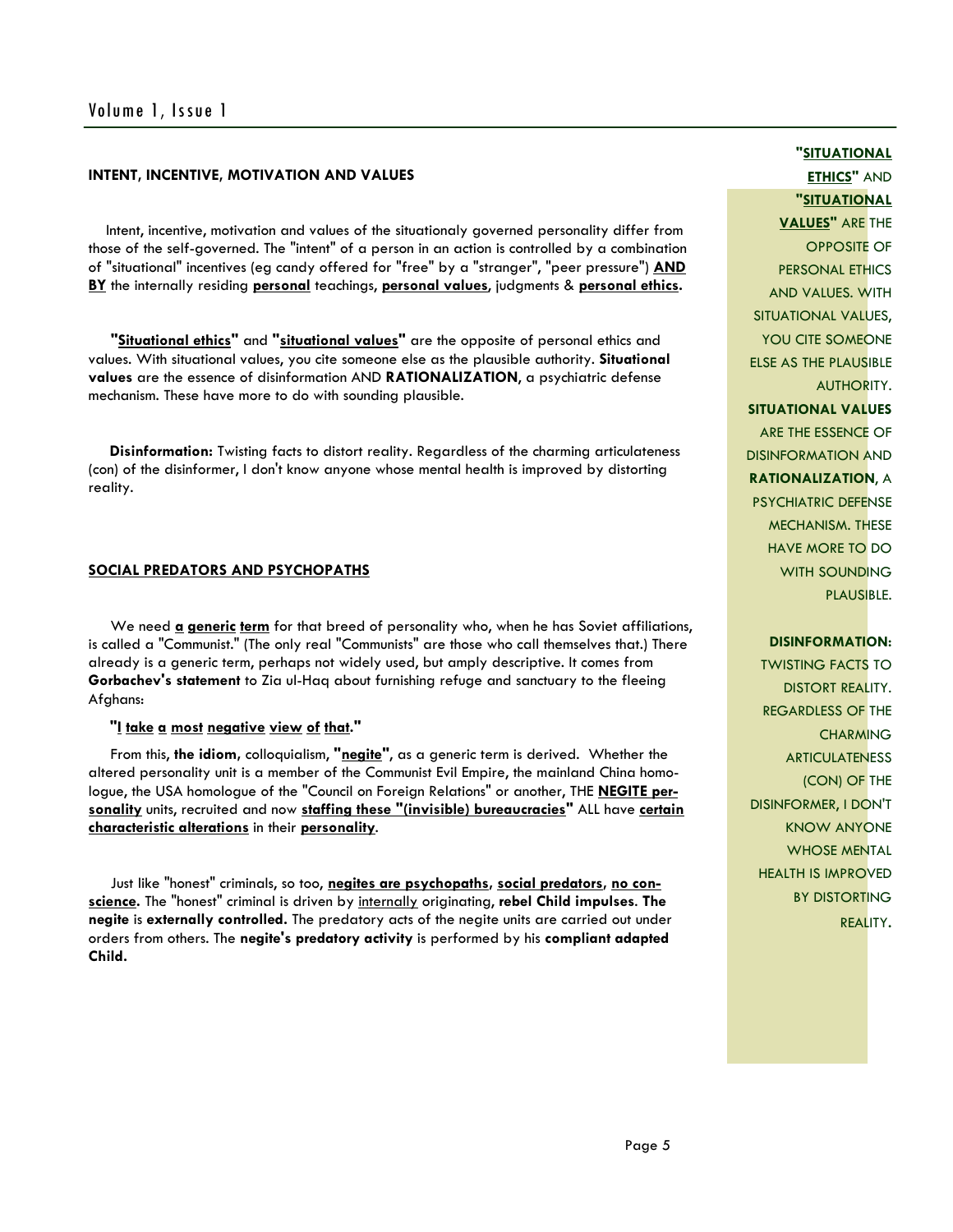#### **INVISIBLE BUREAUCRACY NECESSITY**

 **Negites are trained** to and do give up their personal values and ethics. This is **A BUREAUC-RACY NECESSITY.**

 These total bureaucracies require that certain activities be carried out which might go against the grain of personal values of one of their units **if these were to remain "untreated."** From the **"bureaucracy's" position,** these personal values would be **"disruptive"** in the unit's performance if they were not **"trained out"** and eradicated. **Self-governing people will not do some things** that **"The Body" requires** of its staff.

 These Bureaucracies have **continuing "inservice training"** for all personnel. One aspect of this program is **"decathecting"** (deactivating) the individual's **personal values,** his "weaknesses" **AND KEEPING THEM DE-CATHECTED.** Some of this "education and training" is by **operant conditioning** (rewarding certain random behavior to reinforce its appearance again), eg in the ranks of the media. A lot of it is by **conditional response ("conditioned reflex"): "Reward AND Punishment", "Bribery AND Blackmail."** 

 **The Bureaucracy goal** in all this is to have dependable, **malleably responsive units.** It needs units who will do what they are told when they are told. Prior to an **Invisible Bureaucracy** gaining **total control** over the populace, it is necessary for the units to be able to live among the members AND IN THE FAMILIES of the Society which the Bureaucracy intends to take over. Therefore, another aspect is to provide incentives to its units to become adept at **concealing their invalidation** of themselves from their friends and family; become skilled at **camouflaging the Bureaucracy intent (the hidden agenda)** and allegiance.

 Any **"objectivity", "for scientific purposes", by the "situational personality" is suspect.** It is **unreliable** because of its accessibility, vulnerability to "peer pressure" (blackmail and threats) from fellow bureaucrats in the synchitium in which he lives (eg, Union Concerned Scientists).

 For purposes of the total bureaucracy the **PERSONAL PARENT IS THE ENEMY.** Some negite groups are quite explicit about this anti-Parent program. They train in defined procedures called **"Parent Shrinkers."** These are to "soften up", charm, **disarm, discourage AND disconnect** (from realistic behavior) the personal Parent in the self-governing. Where can you see these "situational personalities" using their "Parent shrinkers?" Go to a **Bay Area City Council meeting.**

 The Adult and Child of the negite unit, although presenting some definable aspects are little different from those of the self-governing person's. Suffice it to say, a lot of grown-up (Adult) computer time & "circuits" are taken up just keeping their (8 to 10 year old **Childhood based) pretend programs** on-line for looking **"cool"** and running their **plausible justifications and justifiable plausiblities:** A **Child running a grown-up's life.** 

ANY **"OBJECTIVITY", "FOR SCIENTIFIC PURPOSES", BY THE "SITUATIONAL PERSONALITY" IS SUSPECT.** IT IS **UNRELIABLE** BECAUSE OF ITS ACCESSIBILITY, VULNERABILITY TO "PEER PRESSURE" (BLACKMAIL AND THREATS) FROM **FELLOW** BUREAUCRATS IN THE SYNCHITIUM IN WHICH HE LIVES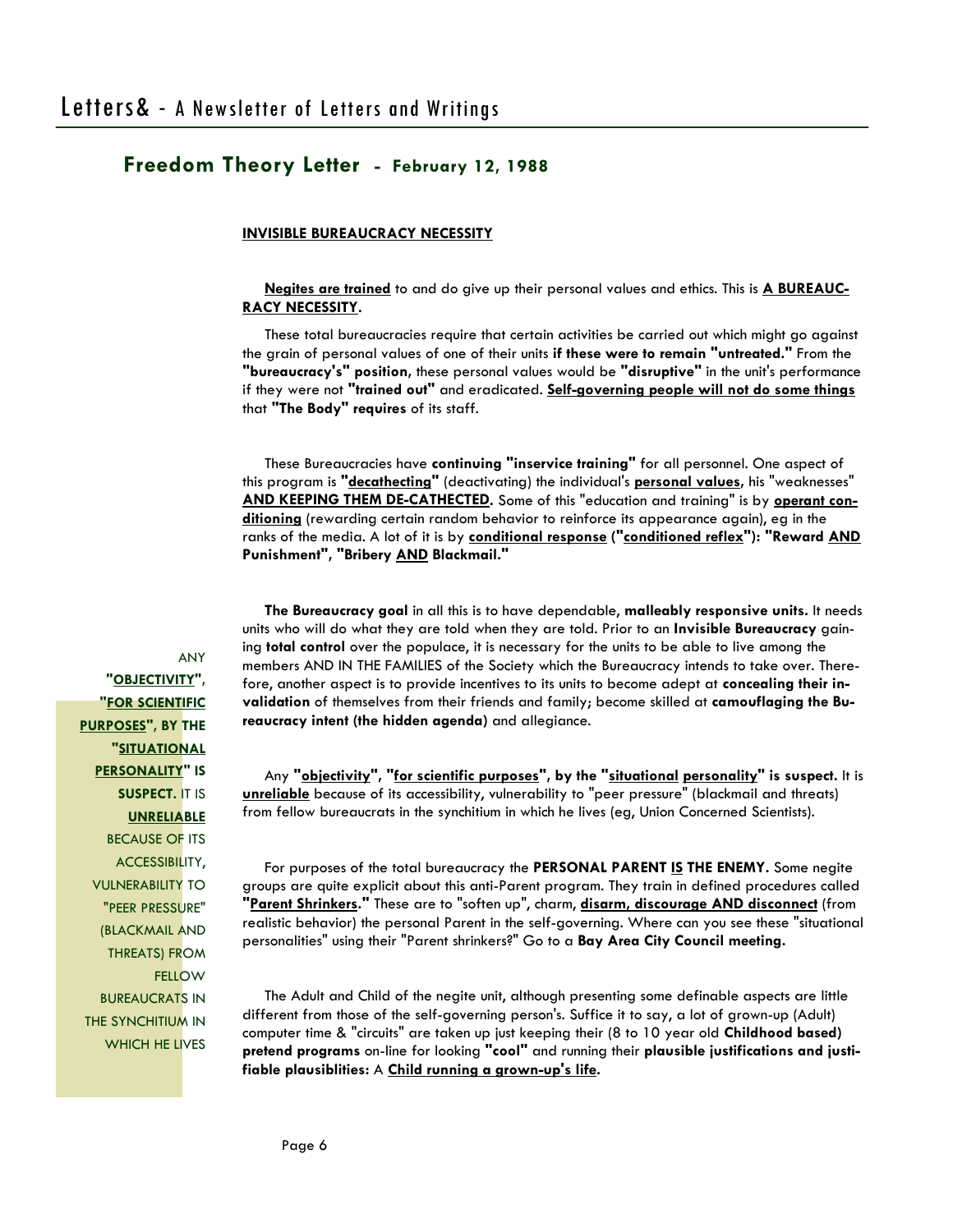**The Total Bureaucracies do not like** this Parent-Adult-Child diagram or any of the 6 or 7 other tested and standardized **diagrammatic ways of presenting the human condition and behavior.** Why not? Because these improve the chances of the self-governing remaining **self-governing.** The **ability to sort** and classify behavior **helps individuals to be better in charge of themselves AND** to keep track of what's coming at them.

#### **REPUBLICAN CANDIDATES FOR PRESIDENT OF THE USA 1988-92:**

 Nackey Loeb's description of the **Vice President?** By appearance and history {G. Bush 1} a **Situational Personality**. **Dole?** Uninspiring, **physical problems.** Would he last out a four year term? **Renal defect AND you cannot shake his hand, test his grip.** Would we then be electing **Elizabeth Dole President** (case of W Wilson)? **Bush again as Vice President? Bush almost succeeded to the US Presidency once! CFR's Kissinger and D. Rockefeller required Reagan to take Bush** in 1980. This despite Reagan's promise to J. Coors. Dole required also?

 **Deukmejian?** His behavior in instituting **California apartheid** against black South Africans? If there is one thing the blacks of Southern Africa are united on, 80% plus of them anyhow, it is their universal desire to have the **USA's apartheid laws** against South Africa repealed. Starvation, unemployment, social unrest, ALL OF IT AIMED AT BRINGING COMMUNISTS AND FORCES OF SLAVERY INTO YET ANOTHER COUNTRY. **The fact is that apartheid has been repealed in So Africa. Your newspapers don't tell you that!** 

 Deukmejian imposed California apartheid sanctions onto South Africa AND THEN he got elected by a 2 to one margin for his second term. If he had not done what the "The Boys From NY" wanted would he have been reelected? By a 2 to one margin? Maybe instead, George would have been impeached, like Evan Meacham? This **USA set of APARTHEID laws** were passed against the express statements of multitudes of So African black Christian leaders who attempted unsuccessfully to gain audience with U S Congressmen in Wash DC.

#### **JACK KEMP: THOROUGHLY FAMILIAR WITH THE SCORE IN WASHINGTON, DC**

 In February 1987 at the Sacramento Red Lyon Inn, Republican Party Convention, a delegate sitting near by confided that a poll taken that morning showed a 75% majority of the women delegates voting for Jack Kemp and 50% of the men. Not a peep of this on the floor OR from any speaker let alone our exalted new chairman. Kemp is a known quantity. He went to Central America this last summer with 3 of his daughters and one son. Son, Jeff, was busy getting in shape for the opening of the professional football season.

 For those of you who have been turned away from Jack as a result of the Newsweek article earlier in 1987!, this: The originator of that material, Gary Allen apparently got severely sucked into a gigantic "Sting." 28 weeks after he published his article HE DIED. The time inter-

THE BUREAUCRACY GOAL IN ALL THIS IS TO HAVE DEPENDABLE, MALLEABLY RESPONSIVE UNITS. IT NEEDS UNITS WHO WILL DO WHAT THEY ARE TOLD WHEN THEY ARE TOLD. PRIOR TO AN INVISIBLE **BUREAUCRACY** GAINING TOTAL CONTROL OVER THE POPULACE, IT IS NECESSARY FOR THE UNITS TO BE ABLE TO LIVE AMONG THE MEMBERS AND IN THE FAMILIES OF THE SOCIETY WHICH THE **BUREAUCRACY** INTENDS TO TAKE OVER. THEREFORE, ANOTHER ASPECT IS TO PROVIDE INCENTIVES TO ITS UNITS TO BECOME ADEPT AT CONCEALING THEIR INVALIDATION OF THEMSELVES FROM THEIR FRIENDS AND FAMILY; BECOME SKILLED AT CAMOUFLAGING THE BUREAUCRACY INTENT (THE HIDDEN AGENDA) AND ALLEGIANCE.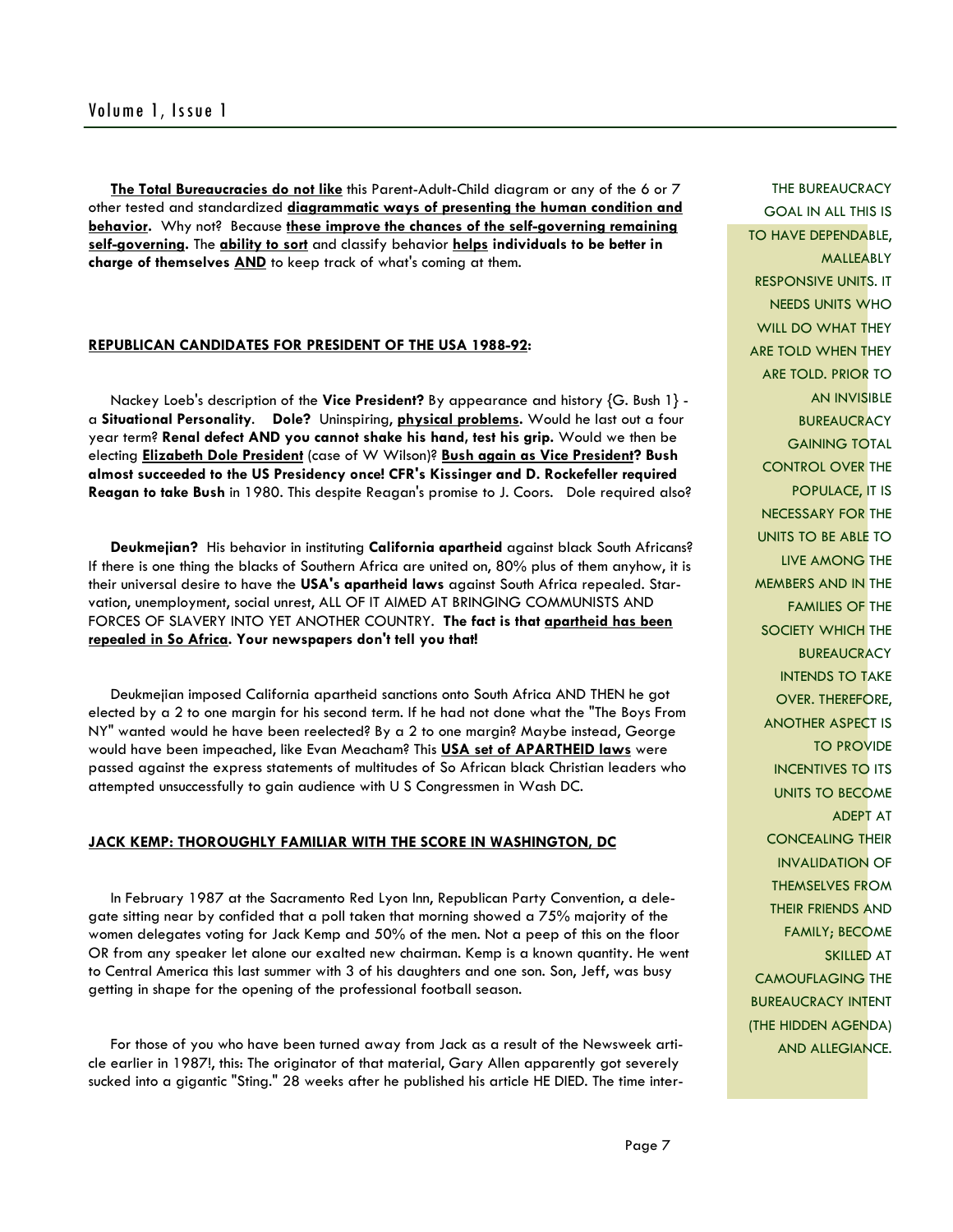val is critically indicative of severe personal stress at its publication (remorse &/or guilt?), probably the clear personal picture to him of the "STING" that had been worked on him, that he fell for. I cannot vouch for this, BUT the data is clear. Additionally! The man who "so generously" took over for him during a preceding illness, arranging affairs for him, wrote his newsletter for him during an earlier period of illness? Ask Robert White about that man. Bob White great enthusiast, pro-freedom, the man who bought Arnhem, renamed it to Duckbook Communications, Inc. White got severely stung too, 1985. How many "FBI affidavits" and "personal affidavits" can you buy with a \$100 million and more at your discretionary disposal? How many actors was the master stinger, Gandorf (Paul Newman in the role) able to muster just for the pleasure of being there.

 Jack Kemp, endorsed by M. Stanton Evans, Editor, Human Events. Jack Kemp, endorsed by Beverly Lehaye, Concerned Women for America. Jack Kemp, tested in the crucible, under fire, a demonstrated AND known quality and quantity, a leader. Could it be that CFR's massive campaign against Kemp is the lack of his marriage being "peer reviewed", his family not being "adequately" infiltrated.

**PAT ROBERTSON**: Is being a Christian leader to be considered a liability for leadership of our nation? Under fire in Houston last fall on TV, he did very well despite the grueling ordeal he was subjected to by the "Moderator." Seen him on "Crossfire?" He does well. He's even handled TV's mean machine, Sam Donaldson. Kemp and Robertson, self-governing personalities.

**COUNCIL ON FOREIGN RELATIONS:** No clinical evidence that members have self-governing personalities. Dole and Bush ("former" CFR) backed by the Council on Foreign Relations. More information on the CFR? Read **Murray Rothbard**. Heard of **Phoebe Courtney's** book **"Why Not Call It Treason?"** 

Council on Foreign Relations: architect freedom's downfall in the USA if that Bureaucracy's plans come to pass. **CFR: members malleable, obedient, "cool", acting as one gigantic well coordinated (bureaucracy) body.** 

 **Council On Foreign Relations**: 80% plus **controlling of our TV** programming and content **NOW**. CFR intent on a **One World paper Currency! Noticed the absence of GOLD QUOTES** on radio and TV last 3 months (CFR orders?). **Council Foreign Relations - staffing our US State Dept** and directing its course more than **40 years**. CFR: **Howard Baker, James Baker, George Bush, George Shultz, Stephen Solarz**, the great "situationalist" **Chester Crocker, Elliott Abrams, Lawrence Tisch** (Chm CBS), **Dan Rather, Paul Volcker, Alan Greenspan, Teddy Kennedy** (Boston Affiliate), **John C. Whitehead**. Council on Foreign Relations - about 2,250 members; controlling among themselves **a trillion dollars** in assets and funds including **Chairman of the Board**, big brother David's direction of his family's assets & family dominated and directed trusts, estimated **\$300 billion**. CFR: **Duane Orville Andreas, favorite of Gorbachev**, since Armand Hammer has gotten into his 90s. Have you read **"The Rockefeller File", Gary Allen? "Red Carpet", Joseph Finder?** 

"Trilateral Commission?" Big Brother David's brainchild. Overlapping membership with CFR.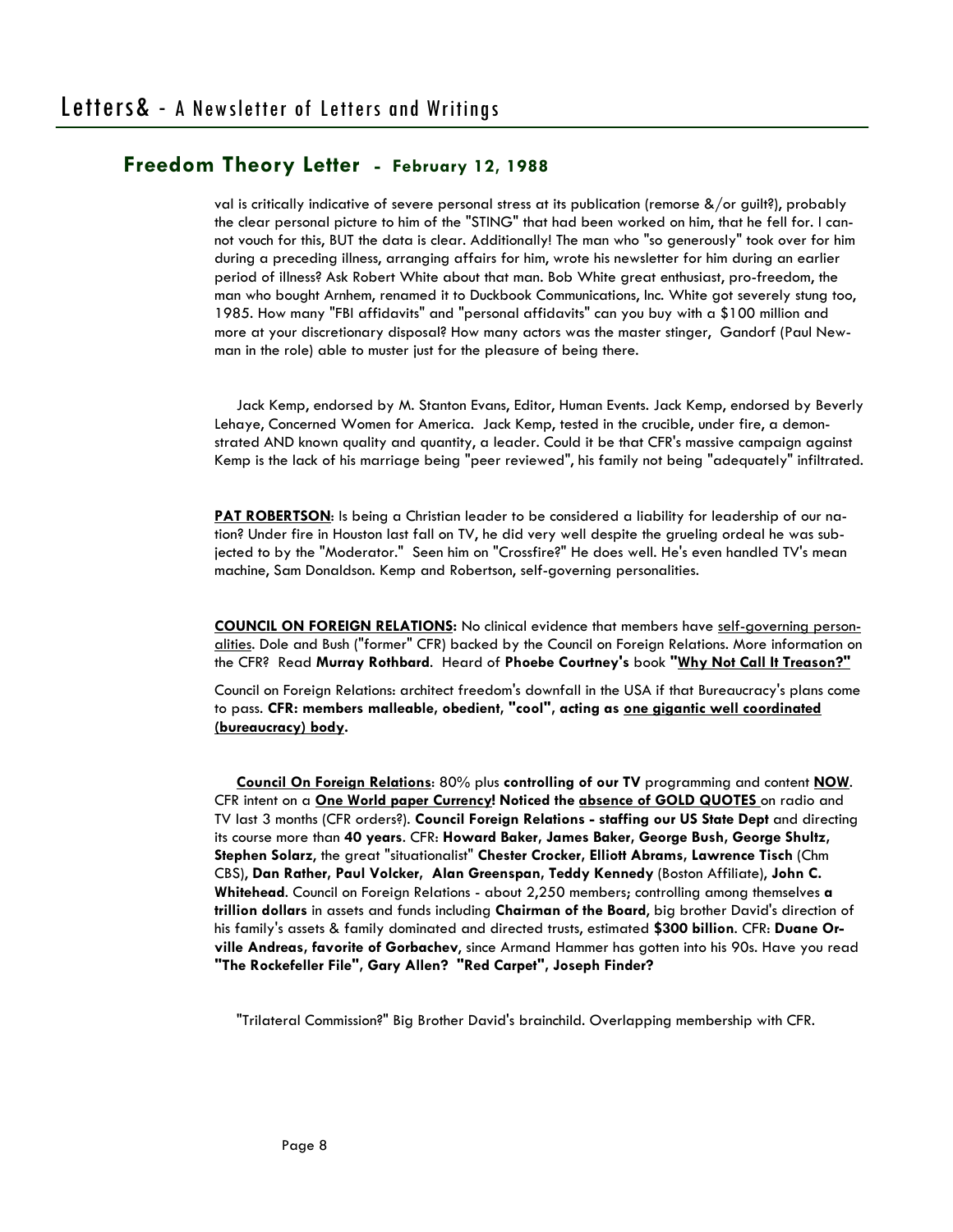### Volume 1, Issue 1

 Heard about nephew **Harvey Rockefeller's caper in Australia**, setting up the still non-legal plastic identification card system and "National Computer Center" out of Canberra for almost total citizen surveillance? Didn't he persuade the Australians to bankroll his operation there for \$2 billion plus? In Perth, a **video** camera downtown, 885 feet up in the air! "For area **surveillance**?"

 David tried to get a "little" free downtown real estate out of **Diane Feinstein's San Francisco**, until voters of SF turned it back in 1987.

 If you are going to take over a gigantic enterprise like the USA, it has to be done smoothly and carefully. Rile and aim "rioting" recruits at the freedom fighters. Avoid criticism of present dictatorships backing your own goals. Blackball and name call wherever people are still free or coming back into freedom. Pinochet and freedom in Chile? Send your **Ambassador Barnes** and **Romanian-KGB "lovenest" wife** down there to Chile to agitate against freedom and democracy. **PINOCHET is doing A GOOD JOB FOR the CHILEANS AND against the Soviet supplied Communists there.** This is **CONTRARY TO CFR GOALS AND OBJECTIVES**.

 When you plan to take over a gigantic enterprise like the USA, have the personnel of your Invisible Bureaucracy **staff both sides of any social divisions**, be in leadership on **both "sides of the aisle"**, ie keep **"the party of incumbency" in office.** 

 Current handling of AIDS is a classic of example of divide and conquer, of the **FOUR HANDED GAME "Let's-You-And-Him-Fight"** (see **"Games People Play,"** by Berne). AIDS as political and civil rights vs AIDS a public health matter. 4 handed? **Two parties fighting, one onsite, coat-holding promoter and** 4th **- the out-of-sight "producer."** 

 If you can't get somebody down and make it look like he did it to himself, then get a horse to roll over him in front of an "audience." Some trick! If he still gets back up on his own, don't let him up, carry him off in a helicopter and out of sight.

 **Or - stage a "spontaneous riot"** of 250 - 400 at midnight some Saturday to roll over him. Call out the City's entire police force, plus CHP, plus City riot squad. Then using "riot control measures", aim it in the direction of a known freedom fighter: 2/06/88,Vallejo City Park. Riot unreported, "non-news", by **local CFR controlled paper** which did have personnel on the scene. Mayor (our local in-residence "Boy from New York")? No comment when brought up at "Community Forum." **One City Council member** surprised to learn about it. **Vallejo City Council 6:1.** 

 CFR's **Baldridge** made sure Toshiba got the deep submarine silencing technology to sell to the Russians, but then must have balked at some further orders so he got his now famous last ride on that horse in Contra Costa County. The former chairman of the CFR's super-secret **"US-USSR Trade & Economic Council", C. William Verity**, a man more skilled at technology transfer and perhaps better motivated than Baldridge, is now in the saddle at **Dept of Commerce**. With CFR's

WHEN YOU PLAN TO TAKE OVER A **GIGANTIC** ENTERPRISE LIKE THE USA, HAVE THE PERSONNEL OF YOUR INVISIBLE **BUREAUCRACY STAFF BOTH SIDES OF ANY SOCIAL** DIVISIONS, BE IN LEADERSHIP ON BOTH "SIDES OF THE AISLE", IE KEEP "THE PARTY OF INCUMBENCY" IN OFFICE.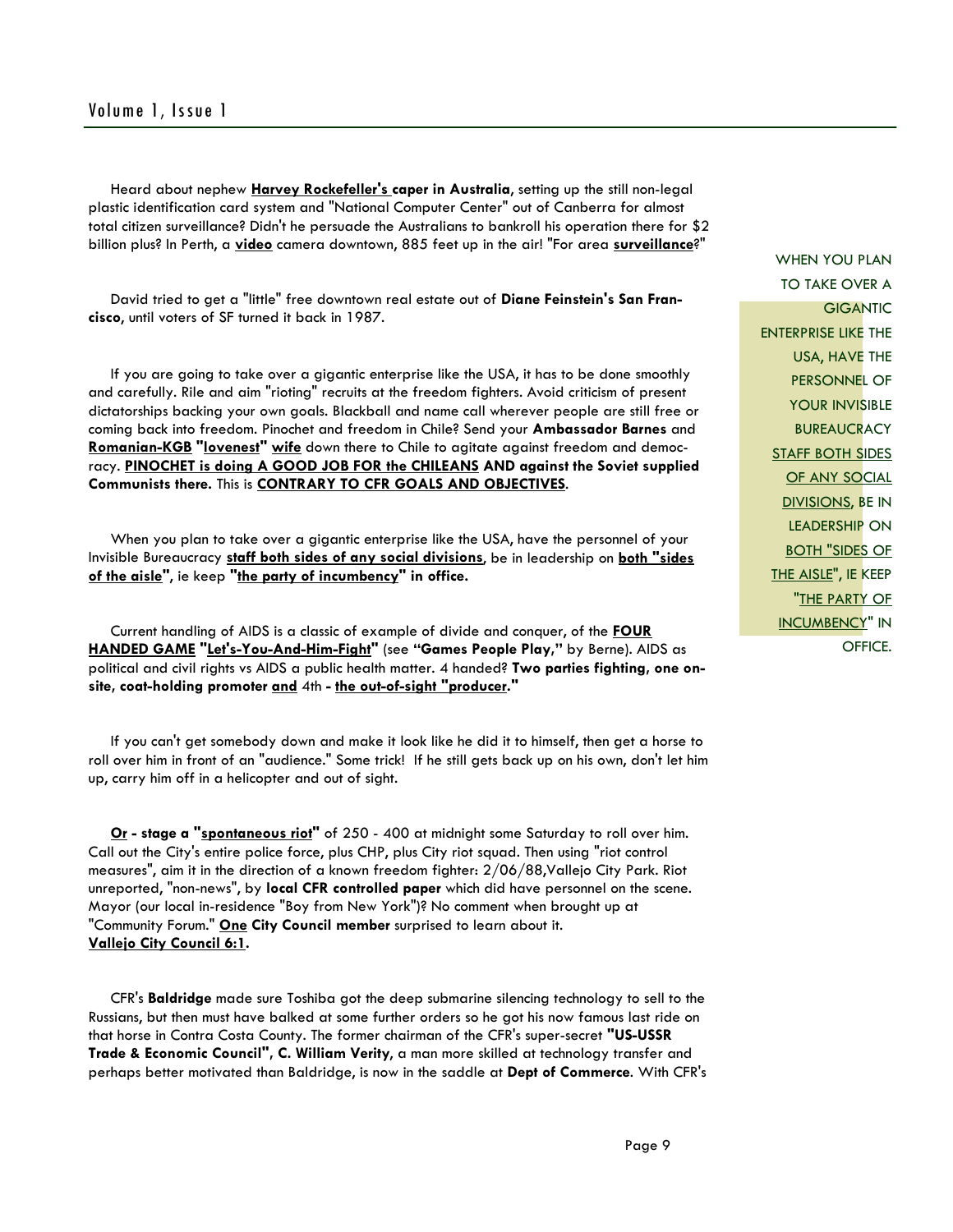omni-present John C. Whitehead, now Deputy Director of the State Department, "helping" in Congress and NATO hearings, Verity's technology transfers to the Soviets are going better & better, Insight 2/15/88. You really think Pentagon's Carlucci will object?

 Recently another CFR star agent, Frank Carlucci, has re-arisen to the top of governmental visibility, first at NSC, now at the Pentagon. For those who think Casper Weinberger was a blessing, he has been in CFR just about as long as George Shultz. Casper was given "the good-guy", pro-US defense role in the CFR's casting, for us the public to see. He did **TALK** a lot for Strategic Defense Initiative **BUT** it is still on the shelf. **ACTIONS by Weinberger? NO SDI** in over 5 years since proposed by the President. This **despite good working equipment being ready to DEFEND US, NOW.** 

 One of the features of the **psychopath**, whether a **"Situational Personality" OR an "Anti-Social Personality"** is the discrepancy between his words AND (the results of) his deeds. Another feature of the con man psychopath is his charming, convincing "patter."

 **Bill Casey**, CFR, built the road from Russia to Afghanistan the Russians use now, instrumental in getting the Soviets their truck factory that now builds carriers for the troops into Afghanistan. Most likely he changed his mind out of sight of the CFR in the mid 80s and just like a KGB defector readying to defect, covered his tracks well. **He did set up the "Covert of Coverts"** as Oliver North said last July. This Covert of Covert's was **the unmasking of Council On Foreign Relations, "The Elite Boy's Club of New York."** 

 I don't know what to make of **Jeane Kirkpatrick's** recent CFR membership. Maybe one of those innocuous bland, window dressings on their part? Or something more serious? She presents good talks to freedom fighters. I do recall that **former California US Senator** who got his reputation by "confronting" the "bad-mouthers" at San Francisco State about 25 years ago; **then as Senator** {Hayakawa} was the **67th vote to give away the Panama Canal**, 10 years ago. The staging at SF State 25 years ago was nothing short of completely and masterfully convincing, then. **Made his "conservative" name!** 

 **Best conservative estimate: 70% US Senate controlled by CFR AND at least 65% of the US House of Representatives.** This based on stories in eg, Insight, Human Events, Washington Inquirer, Independent American, Chattanooga, Richmond VA, New Hampshire papers, R. Murdoch's papers, **AND their own voting records**.

 Then too, **Alex Haig**, member of CFR? Beats me! He has become richer by a million or so since his State Dept days. Last few days he sent his supporters over to Dole's side.

 **Arnaud de Boorchgrave, CFR**: There is nothing inconsistent with his being **Editor of the Washington Times AND member in good standing of the Council on Foreign Relations.** As

ONE OF THE FEATURES OF THE **PSYCHOPATH**, WHETHER A **"SITUATIONAL PERSONALITY" OR AN "ANTI-SOCIAL PERSONALITY"** IS **THE DISCREPANCY** BETWEEN HIS WORDS AND (THE RESULTS OF) HIS DEEDS. ANOTHER FEATURE OF THE CON MAN PSYCHOPATH IS HIS CHARMING, CONVINCING "PATTER."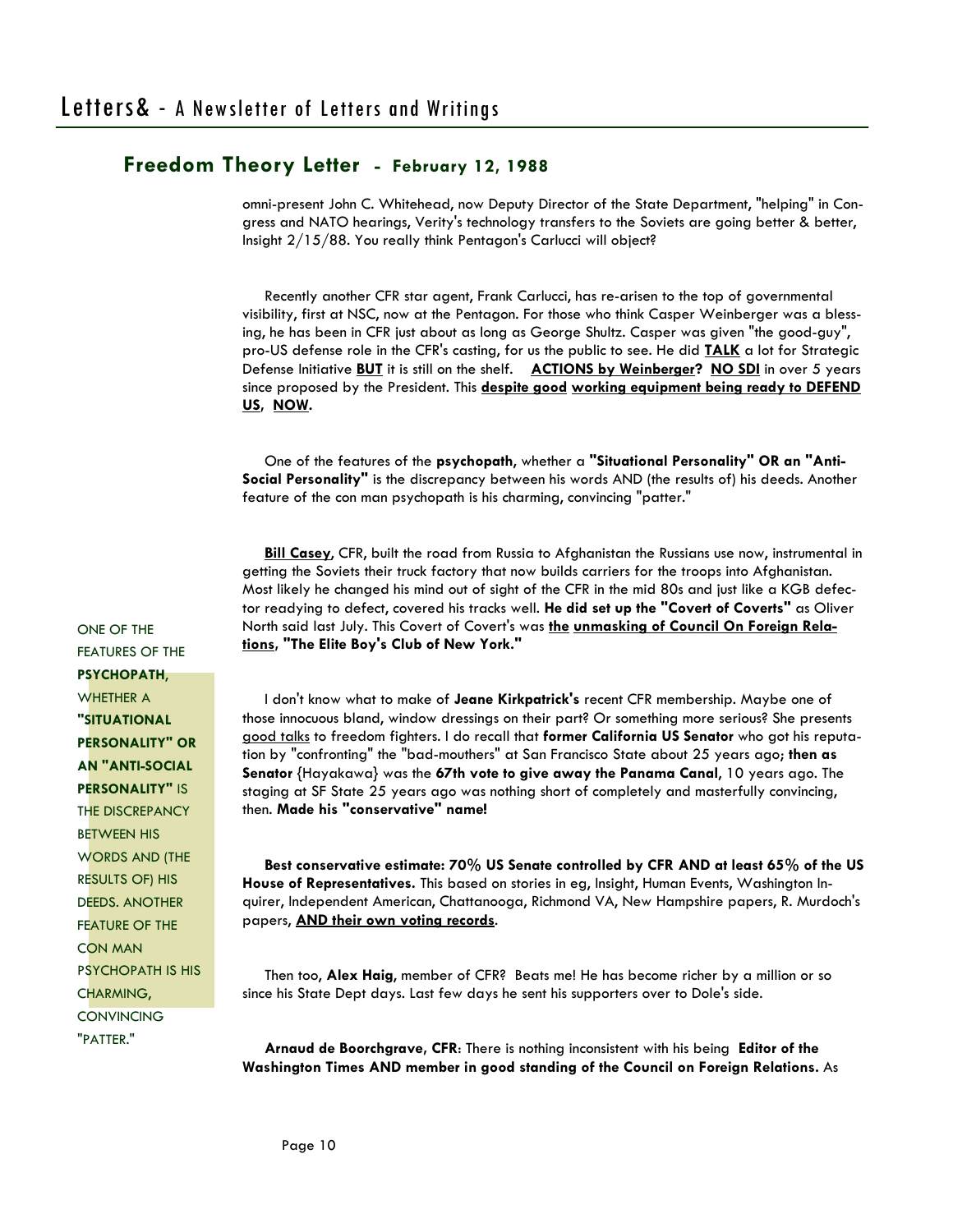above, the only way for a club intent on bringing down liberty in a nation like the USA, is to staff **both** the freedom forces **AND** the coercion forces. No question, **William F. Buckley, CFR, is precocious.** 

 **Katharine Graham, CFR,** owner of the anti-freedom, Washington Post, billions in personal assets. **A. Ochs Sulzberger and A. Hays Sulzberger, New York Times, members of CFR,** constant companion of their own "situational truths", and their own "situational freedom" of their own press. They (and their staff) decide what is "news" and what (to suppress because it) is "nonnews." **Taking orders, giving orders?** 

 **El Salvador** a few years back? The populace there in their own national election, harassed and bleeding from Castro's Cuban and Ortega's Nicaraguan ambushes really thought they could select the leader of their own choice, D'Aubisson! NOT SO! A little name calling and we here in US went for it. D'Aubisson was "persona non grata" to CFR. The CFR controllers in our CFR run US State Dept. threw out the results of that election, called for another. It was all made to sound plausible to us here at home by the CFR's media in our homes and papers. We here in this country were fed the standard pablum and ipecac (makes you throw up) about someone the CFR does not like in a far away place. Remember the Shah? Duarte in office since as CFR puppet. There has been the wholesale installation of CFR approved Salvadoran "situationals" into every conceivable office of that nation's bureaucracy, top to bottom.

 Of our own elected representatives, it is a rare one who, when not a **"situational personality"** himself, does not have a **"peer reviewed" marriage.** This is true which ever gender the elected. **AND almost routinely** the elected have a severe case of **office "staff infection."** "Dr. X?"

 One of the dangers increasingly apparent to those of us looking at the **"benefits" of the CFR** as they run our media and most of our elected, plus a lot of our judiciary, IS THE DANGER of them being able to manufacture a set of real crises for the country, eg at the same time: Some major strikes, bank failures, banning private guns **AND** private gold, perhaps a few "cooperative" Soviet missiles thrown in for good measure, breakdown of private telephone system **AND** CFR TV blaring on its networks, the "inescapable doom" if we don't **"compromise a little" and give up "a few of" our freedoms.** Then "naturally", a big cry for a "Constitutional Convention to take care of **your safety AND protect you"** (a standard protection racket line). The Russians ARE NOT THE PRINCIPLE THREAT TO US.

 What was the **US Senate vote on the anti-US citizen Genocide Treaty, two years ago?** About 82 for it in our Senate. The Genocide Treaty? All it does is to insure **the removal of a segment of the U S citizen's personal Constitutional protections** by the courts of **our land.** It places certain matters, like certain kinds of name calling and perhaps some individual assaults out of the jurisdiction of US Courts and US Constitutional law, and instead places these before the World Court. **Nothing in that treaty requires a nation be held accountable for its crimes against a race.** Nothing in that treaty outlaws the genocide by the Soviet Government against the Afghanistan people, or in Ethiopia or ....

ONE OF THE DANGERS **INCREASINGLY** APPARENT TO THOSE OF US LOOKING AT THE **"BENEFITS" OF THE CFR** AS THEY RUN OUR MEDIA AND MOST OF OUR ELECTED, PLUS A LOT OF OUR JUDICIARY, IS THE DANGER OF THEM BEING ABLE TO MANUFACTURE A **SET OF REAL CRISES** FOR THE COUNTRY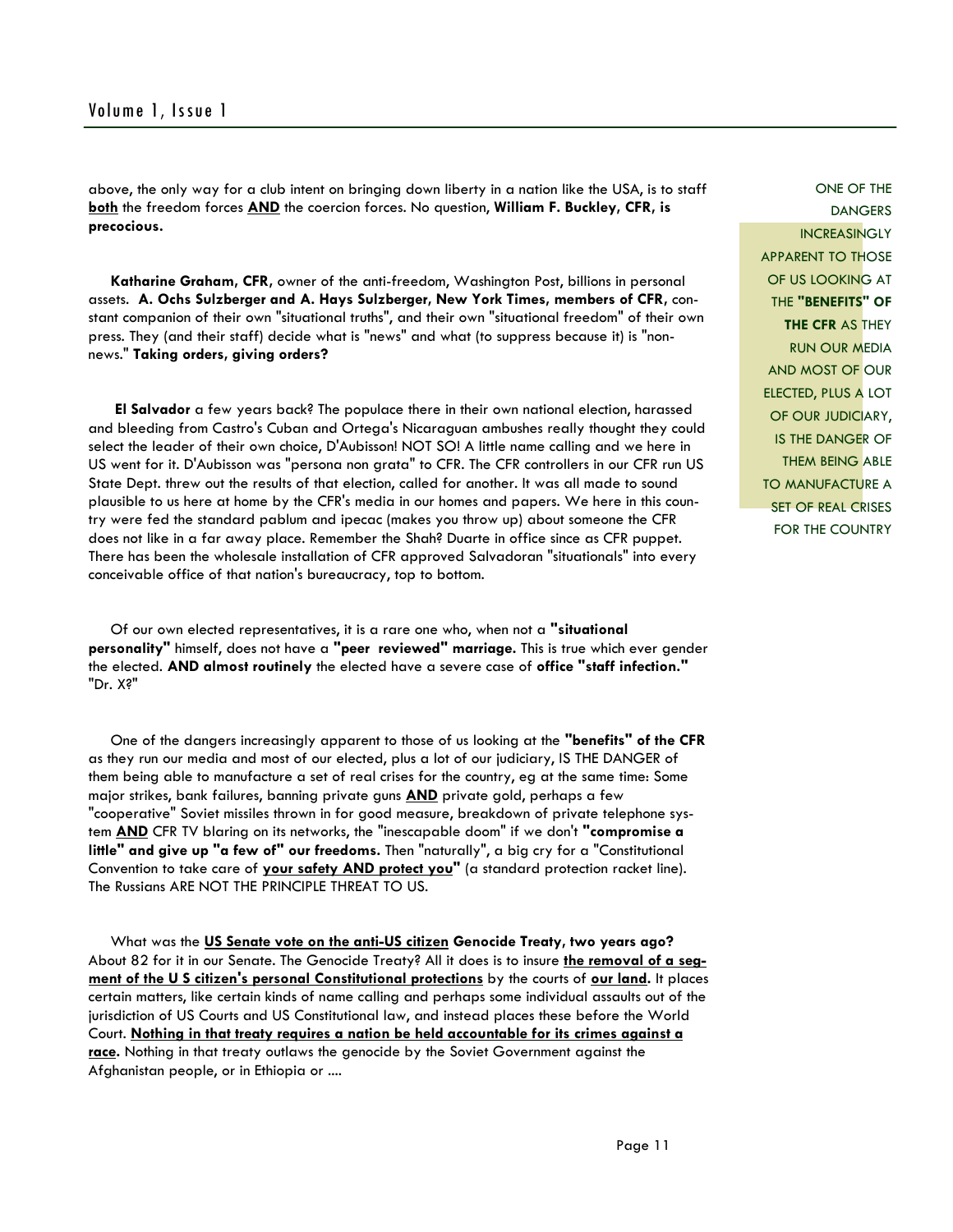THE **PURPOSE OF ANY BUREAUCRACY IS FIRST TO PERPETUATE ITSELF, SECOND** TO CONTROL AND REGULATE SOME ASPECT OF HUMAN BEHAVIOR. **THE TOTAL BUREAUCRACY AIMS TO TOTALLY REGULATE THE BEHAVIOR** OF THOSE UNDER ITS CONTROL, EG CHINA - THE BLOCK WARDEN IN CHARGE OF FEMALE **REPRODUCTIVE** BEHAVIOR, IE MONTHLY MENSTRUATION CHECK-UPS.

 Why identify the Genocide Treaty vote with the number of US Senators with **suspicion of a Situational Personality?** Each Senator knew what he was voting on. Each one got at least one letter and one call about the nature of that treaty before he voted on it. **Those Senators who voted against were articulate AND did inform their colleagues.** Taking orders on how to vote or not, each had the information about that **treaty's adverse effect on the individual** citizen's Constitutional right's. President signed it, true! Who's his closest adviser?

 As **M. Rothbard** has said, **John Davidson Rockefeller** set out to gain total power and control around the globe over all petroleum reserves, refining, distribution and sales facilities. His progeny continue in the same goal, just deleting the conditions in the above sentence after "all."

 The **purpose of any bureaucracy is FIRST to perpetuate itself, SECOND** to control and regulate some aspect of human behavior. **The total bureaucracy aims to totally regulate the behavior** of those under its control, eg China - the block warden in charge of female reproductive behavior, ie monthly menstruation check-ups.

**THE DECISIONS A PERSON MAKES:** Circling the three stacked circles (Rissman) enables us to classify and portray a person's **ways of making decisions.** Circling them **helps even better to graphically display the defects of the negite's Situational Personality.** 

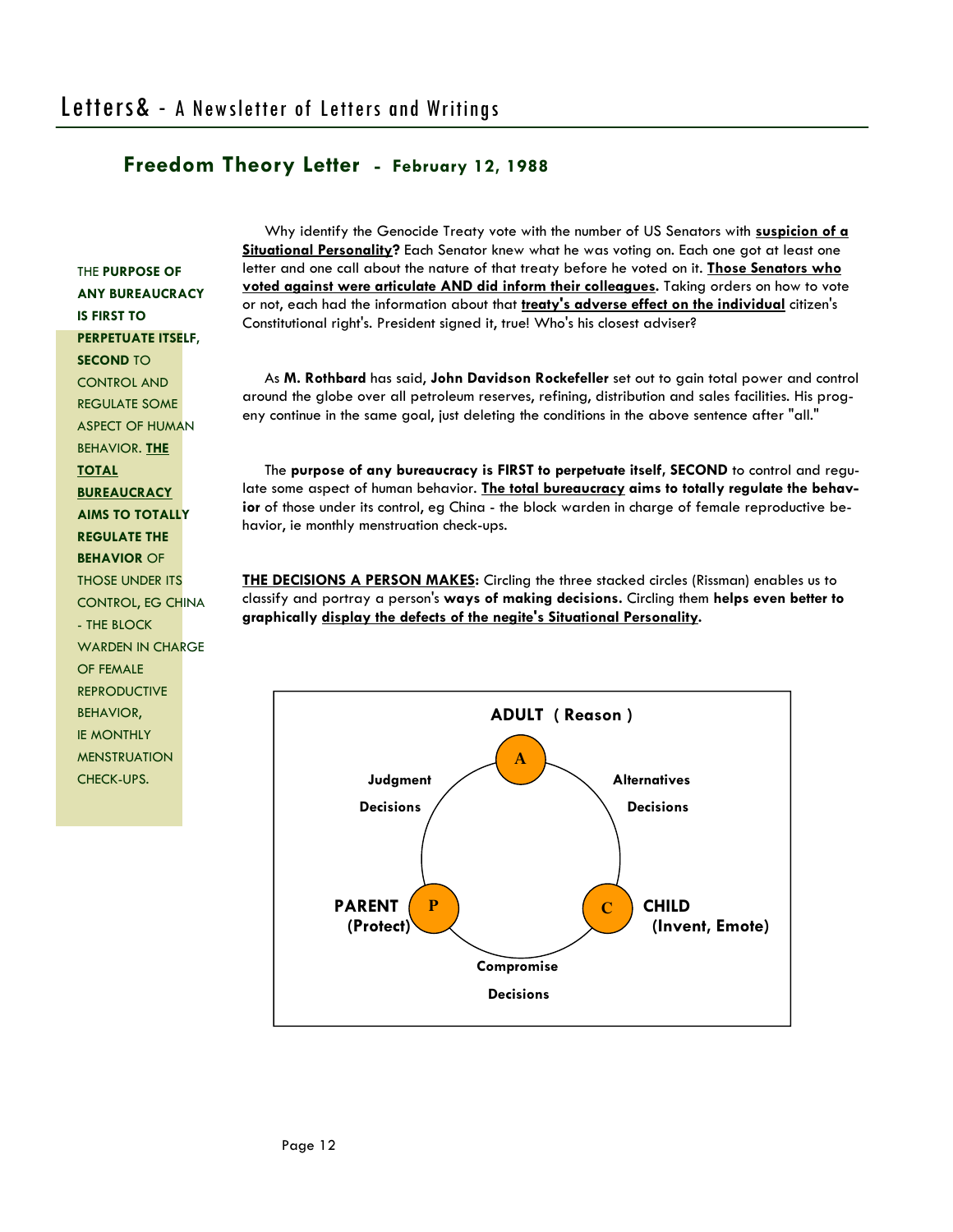#### **The decisions people make, can be sorted into three classes:**

1. **Alternative type decisions** - locate and choose from among an assortment. This kind of decision involves **Adult AND Child.** 

2. **Compromise decisions** - give and take, give a little and gain a little. These involve use of ones **Parent AND Child.** 

3. **Judgment decisions** - deciding on a course of action that will have effects upon the future health, welfare and safety of self and/or others, ie involving protection of the integrity of someone. These are made by using ones **Parent AND Adult.** 

 **Personal judgment** involves making decisions affecting present AND future events/circumstances. Quality **judgment decisions require both** the accumulation of a body of **experience/learning** (Adult) **AND** keeping one's own stable set of reliable and tested **personal values by which to calibrate** the future effects of the decision on self and/or others.

 **Ask a negite for a decision involving personal judgment.** Quite often, especially if not prerehearsed, he will beg off for the time being (until he can get back to his committee for a decision/backing).

#### **"SITUATIONAL JUDGMENTS"**

 Having had **the more stabilized and fixed reference points for behavior and conduct** (personal values and ethics) removed from their individual personalities in order to accommodate their Invisible Bureaucracy, they {negates/termites} are unable to generate viable judgment decisions. **Absence of personal Parent values in the Situational Personality** leads to the handicap in making judgment decisions.

**ILLUSTRATION:** Summer 1987 on Crossfire at **Robert Novak's comment to Robert McNamara** that the Mutually Assured Destruction doctrine **"Shows poor judgment",** CFR's McNamara came unglued. His Childhood based impotent rage showed fully. He did not have the personal judgment available to back off. His **Child was exposed,** unprotected by anything except naked rage, ie **MAD in action!** 

 As a **substitute for judgment,** NEGITES try to compensate, using alternatives style thinking, first **"Brainstorming"** for a range of alternatives, then again using "alternatives", cutting up each brainstormed alternative for liabilities, concluding with testing the surviving alternatives in committee mock-up dress rehearsals.

AS A **SUBSTITUTE FOR JUDGMENT,** NEGITES / TERMITES TRY TO COMPENSATE, USING ALTERNATIVES STYLE THINKING, FIRST **"BRAINSTORMING"** FOR A RANGE OF ALTERNATIVES, THEN AGAIN USING "ALTERNATIVES", CUTTING UP EACH BRAINSTORMED ALTERNATIVE FOR LIABILITIES, CONCLUDING WITH TESTING THE SURVIVING ALTERNATIVES IN COMMITTEE MOCK-UP DRESS REHEARSALS.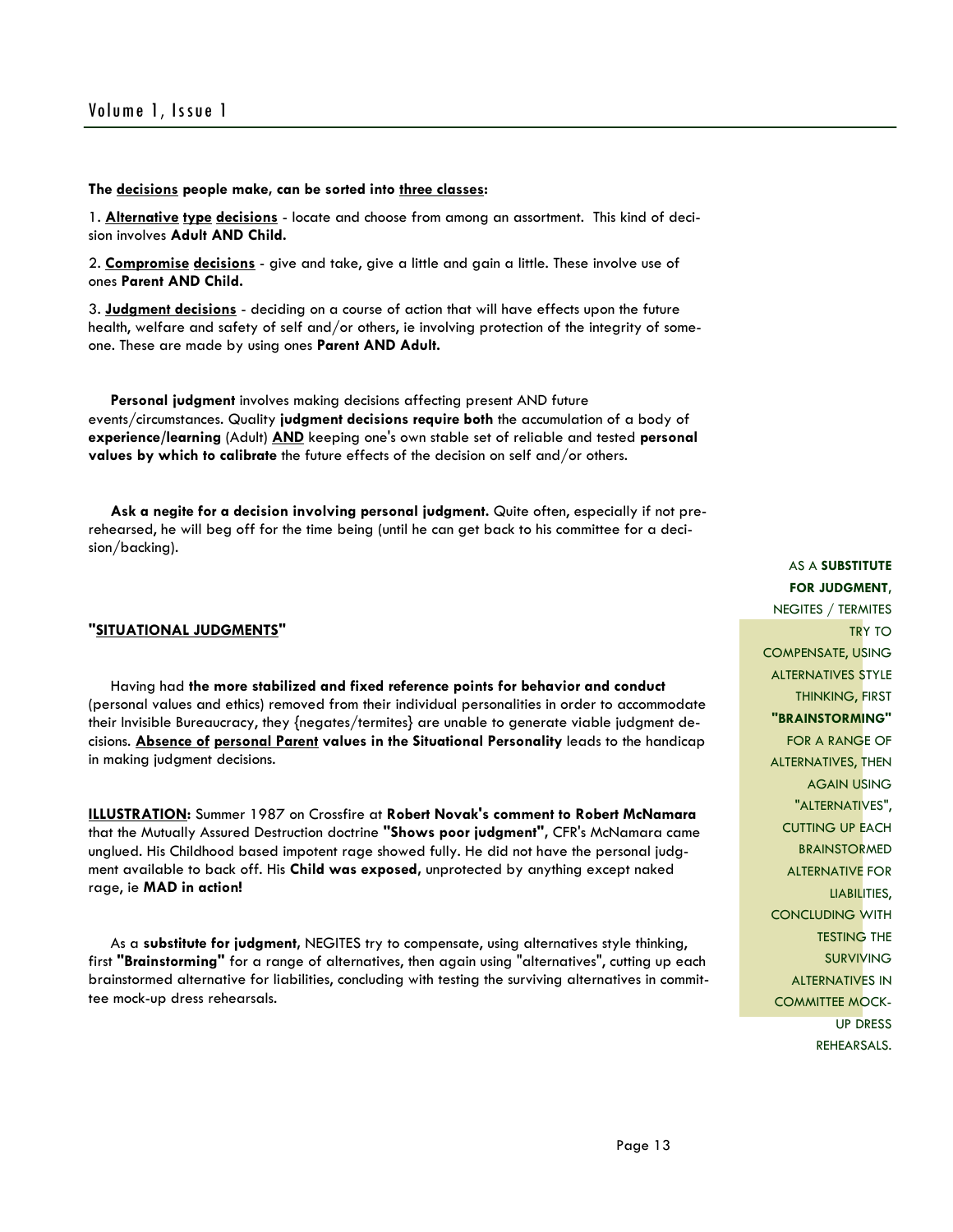#### **SITUATIONAL PERSONALITY COMPROMISES**

 Another spin off to understanding the Situational Personality by circling the stacked circles, is that now we can see that the **Compromises they make,** are not real compromises. **Again,** having **no personal Parent,** their **"Compromises" are still alternatives**, only in another shading. Once a treaty or agreement is signed it is then time to reopen negotiations. This is how the Soviets do it. This is how that "master of compromise", Howard Baker does it.

 Without **personal values and ethics** there is no personal commitment for any negite to stay with the intent of any word he gave, abide by any treaty (contract) he signed. For the Situational Personality, "keeping his word (or not)" is another set of alternatives to choose from AND will depend solely on considerations of alternatives by the bureaucracy in which the unit is a member. This helps to account for the Soviet respect for a strong America, the wisdom of "Peace Through Strength."

#### **THE NEWS or "THE NEWS": INFORMATION or DISINFORMATION**

 A well informed public almost routinely makes good voting decisions. In these days of disinformative propaganda by 90% of our print media and 95% by our electronic media, **the CFR aim** is to rouse the masses into injudicious actions not in keeping with keeping our liberties and freedoms. Electronic media entertains our populace. **The Child** is the one in us entertained by the clowns & stories, the audio-visual. Many of these entertainments, as a steady diet, contain threads to promote long term, **Childhood-based** resentments and riotous emotions and actions, **instead of reasoned, Adult-based**, judicious, **"common sense" behavior** and voting.

#### **THE PRINCIPLE "SOVIET THREAT" TO THE USA COMES FROM OUR CONTROLLED (CFR) TELEVISION. HEARD ABOUT THE CFR's PRIVATE CLUB IN MOSCOW?**

TO UNDERSTANDING THE SITUATIONAL PERSONALITY BY CIRCLING THE STACKED CIRCLES, IS THAT NOW WE CAN SEE THAT THE **COMPROMISES THEY MAKE,** ARE NOT REAL COMPROMISES. **AGAIN,** HAVING **NO PERSONAL PARENT,** THEIR **"COMPROMISES" ARE STILL ALTERNATIVES**, ONLY IN ANOTHER SHADING.

ANOTHER SPIN OFF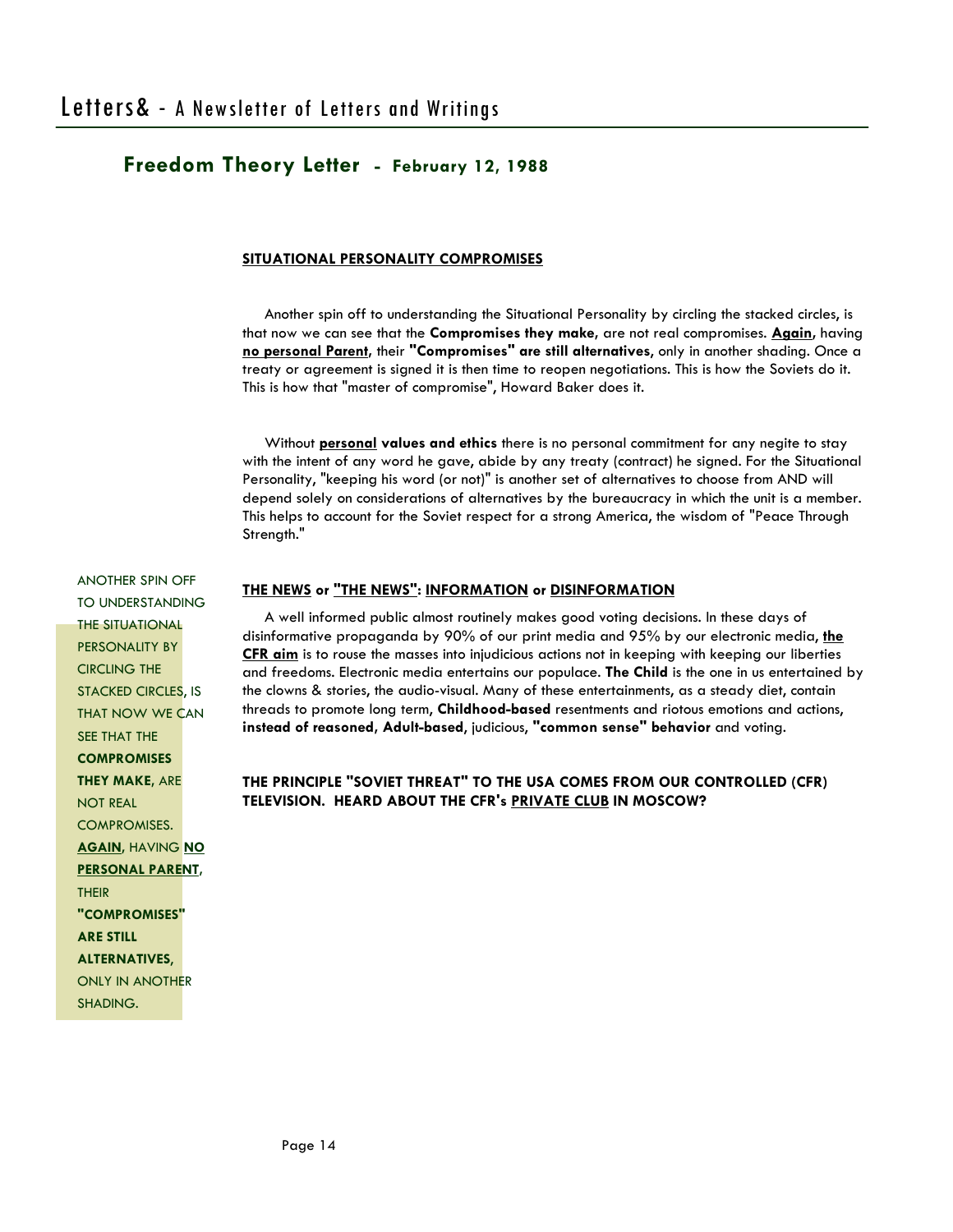#### **"MUTUAL ACCOMODATION" in outline:**

#### **"The OK Corral: The Grid For What's Happening!"**

 This shows the four major classes of event outcomes; from which you may be able to choose for events coming your way in life: **Get-On-With, Get-Rid-Of, Get-Away-From, and Get-Nowhere-With.** Both the physical impossibility and common sense judgment say - You cannot get-on-with everyone, can't be friends with everyone.

The next diagram shows how these outcomes come about.



#### **"OK" is the VALUE holding weight for the event at hand.**

Some people you can be friends with (GOW), some you avoid (GAF), some you ignore (GNW), and some you dismiss (GRO).